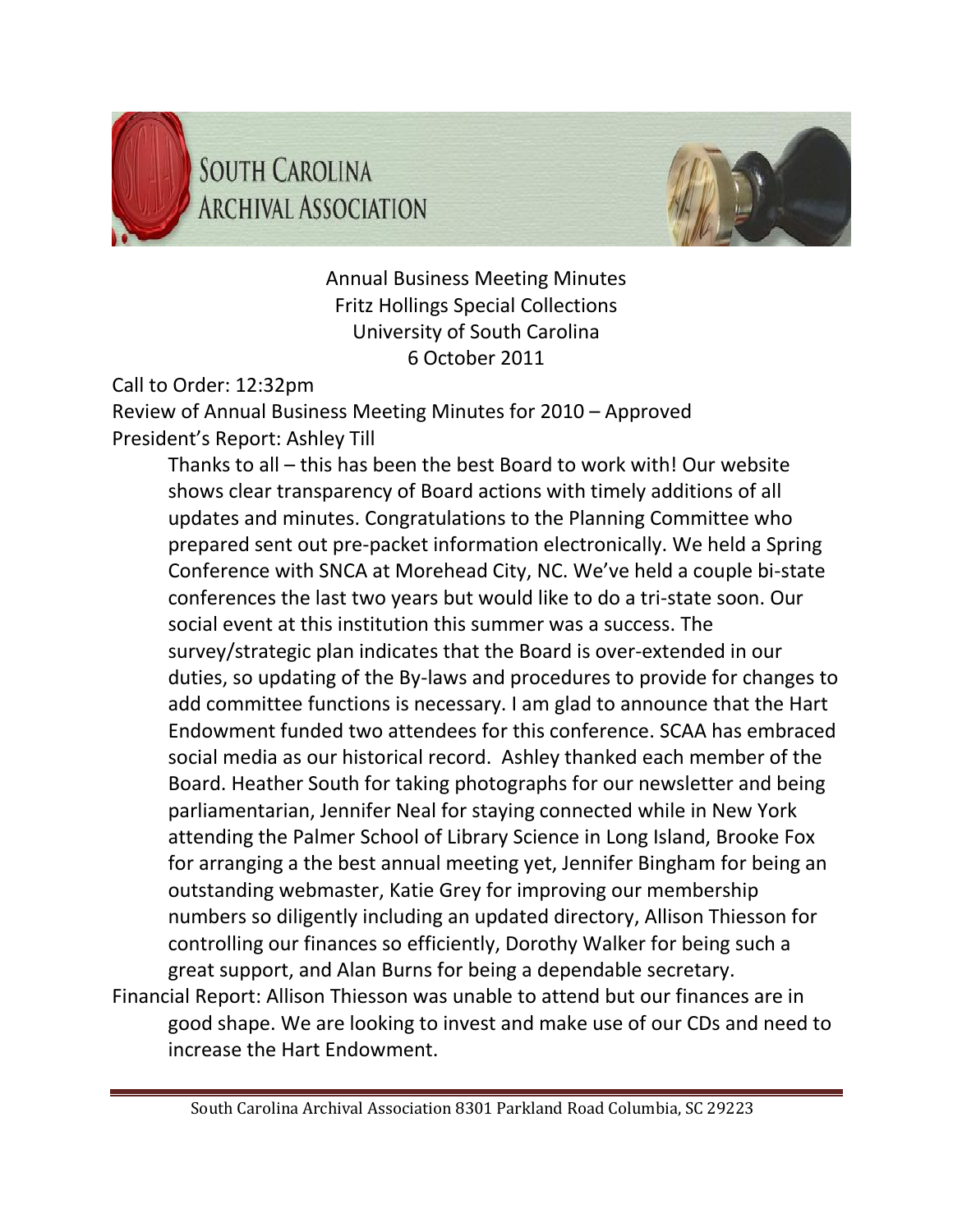Membership Report: Katie Grey announced that we have 102 plus members with 69 individuals, 6 institutions, 14 students, and 7 retirees. Previously we had 62 members due to Katie's efforts 40 new members joined SCAA. In 2009 there were 74 members and in 2008 there were 79 members. Outreach efforts included sending renewal notices three times to 106 people with 62 (60%) responding. Also sent 70 invitations to non-members and updated the Membership Directory. Dues paid for one-year are good for two.

Nominations: Brent Burgin

Brent managed to create a great slate of nominees for election and strived for more balance to the Board. The slate was elected by acclamation.

The new Board consists of:

Dorothy H. Walker, President

Beth Bilderback, Vice-President

Bill McRee, 1<sup>st</sup> year Director

Brooke Fox, 2<sup>nd</sup> year Director

Allison Thiesson, Treasurer

Kathleen Grey, Membership

Alan Burns, Secretary

Heather South, Newsletter

Jennifer Bingham, Webmaster

Awards: Dorothy Walker

Friend of the Archives – Craig Glass, a 'one man army of archival awareness,' was unable to attend

Program Innovation – Lori Schwartz

Program Innovation – Brooke Fox, Susan Hoffius, Jennifer Welch

Susan and Jennifer unable to attend

President's Award – Ashley Till

By-Laws/Policies & Procedures Revision:

Questions arose concerning composition of the committees and whether the proposed revisions should be voted upon at all. We called it By-Laws revision but it is actually a Policies & Procedures revision to allow for the addition of committees to assist the Board in doing the work of SCAA. Revisions meant to provide guidance to committee members. No vote necessary at the meeting but changes will be announced to the membership beyond the minutes. Test of committee potential will be seen over the next two years.